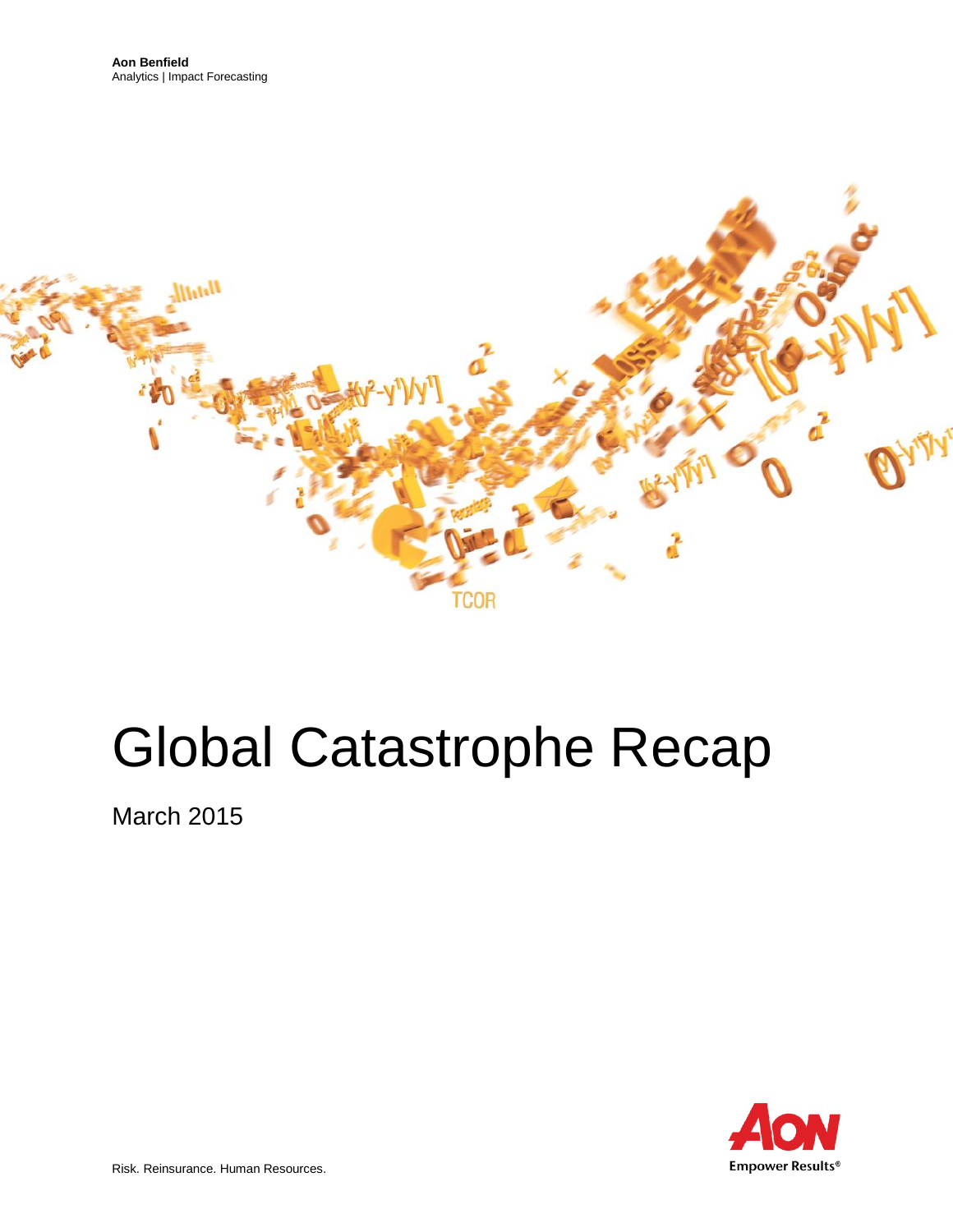# Table of Contents

| <b>Executive Summary</b>          | 3                       |
|-----------------------------------|-------------------------|
| <b>United States</b>              | $\overline{\mathbf{4}}$ |
| <b>Remainder of North America</b> | 4                       |
| <b>South America</b>              | 5                       |
| <b>Europe</b>                     | $5\phantom{.0}$         |
| Africa                            | 6                       |
| Asia                              | 7                       |
| Oceania                           | $\boldsymbol{9}$        |
| <b>Appendix</b>                   | 10                      |
| <b>Contact Information</b>        | 12                      |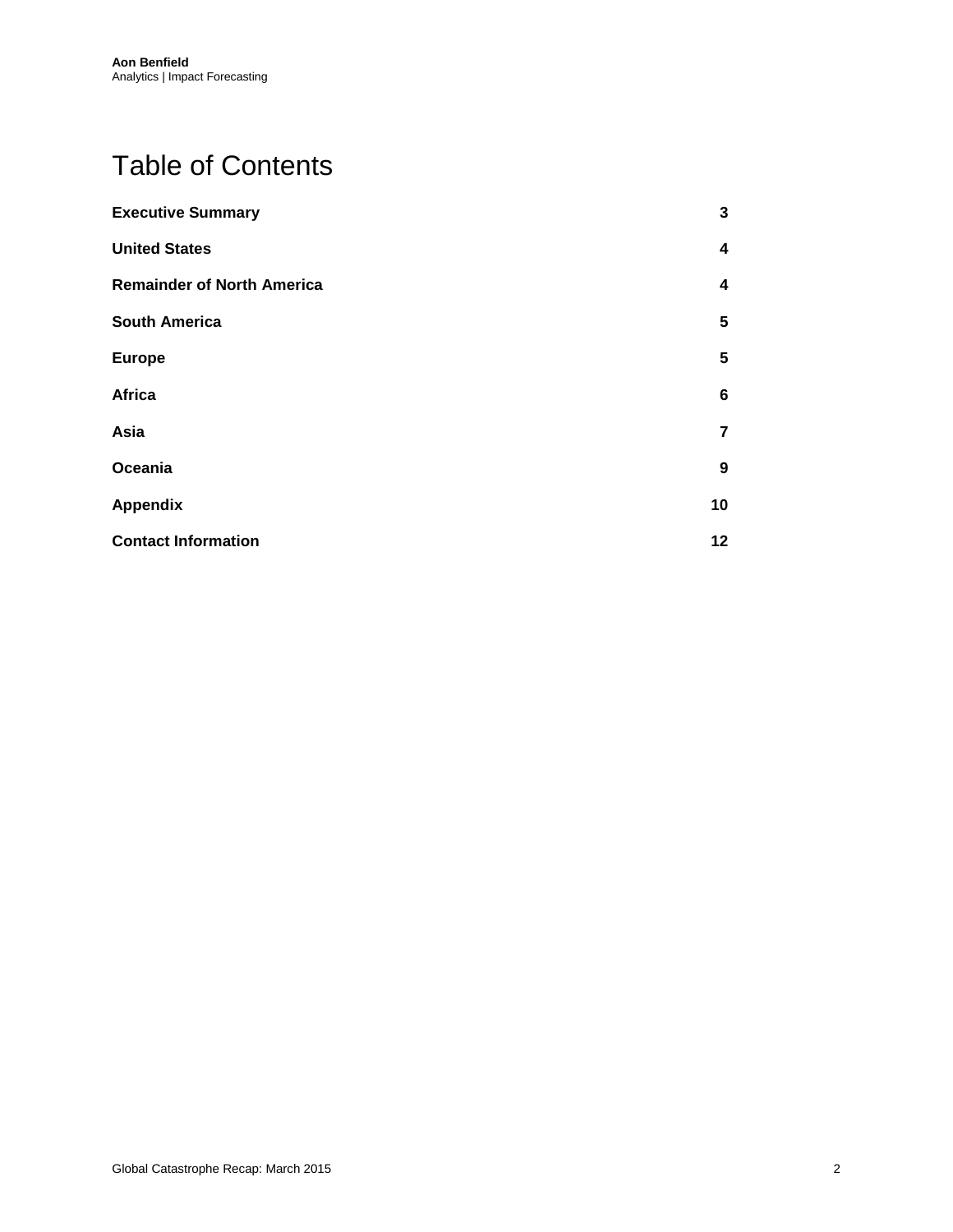### <span id="page-2-0"></span>Executive Summary

- Windstorms Mike and Niklas minimally cause USD1.0 billion in damage across Central Europe
- Vanuatu named Cyclone Pam the most catastrophic natural disaster in the nation's history
- After slow start, severe weather activity increases in the United States

Windstorms Mike and Niklas raced through western and central Europe at the end of March, killing at least nine people and leaving considerable widespread damage. Hurricane-force winds, including a peak gust of 192 kph (120 mph), were noted in parts of Germany, the UK, Netherlands, Switzerland, Austria, and Poland. The most severe damage was reported in Germany. Based on preliminary damage reports from each country and local insurers, it is expected that total economic and insured losses are each likely to exceed USD1.0 billion.

Cyclone Pam became the strongest cyclone to make landfall since 2013's Typhoon Haiyan when it struck Vanuatu killing at least 11 people and injuring several others. The cyclone caused catastrophic damage throughout the archipelago nation of Vanuatu as up to 90 percent of homes and structures on some islands were damaged or destroyed. Many other South Pacific nations also endured damage. Vanuatu received an insurance payout of USD1.9 million from the Pacific Catastrophe Risk Insurance Pilot.

Elsewhere, Cyclones Nathan and Olwyn made multiple landfalls in Australia and caused damage to the agricultural sector. Super Typhoon Maysak tracked across Micronesia and killed at least nine people.

After one of the quietest starts to the United States severe weather season in recent memory, convective activity increased by the end of March. Two separate multi-day events caused widespread hail, straightline wind, and tornado damage across parts of the Plains, Midwest and Southeast. Combined total economic and insured losses were anticipated to reach into the hundreds of millions (USD).

In China, hail left considerable damage in northwestern and southern sections of the country. Agricultural lands and construction facilities were amongst the hardest hit as economic losses were listed at CNY1.7 billion (USD275 million).

Severe weather also impacted parts of Colombia, Ecuador, Peru, and Iran.

Winter weather again impacted the United States, as parts of the Southwest, Rockies, Plains, South, Midwest, Mid-Atlantic, and Northeast were all impacted as the storms claimed 13 lives and caused widespread damage. Total economic losses were estimated at USD175 million; while insurers noted losses in excess of USD110 million.

Heavy snow, wind, and ice damage and fatalities also impacted Italy, the Balkans, Afghanistan, and Pakistan in March.

A historic flash flood event swept across northern Chile's Atacama and Antofagasta regions that left at least 25 people dead. As many as 14,000 homes were damaged or destroyed.

Heavy flooding also occurred in Madagascar, Tanzania, Burundi, Angola, Congo, India, and Indonesia.

Multiple moderate earthquakes struck China during the month, killing two people and damaging a combined 33,000 homes. Total economic losses were listed at roughly USD40 million.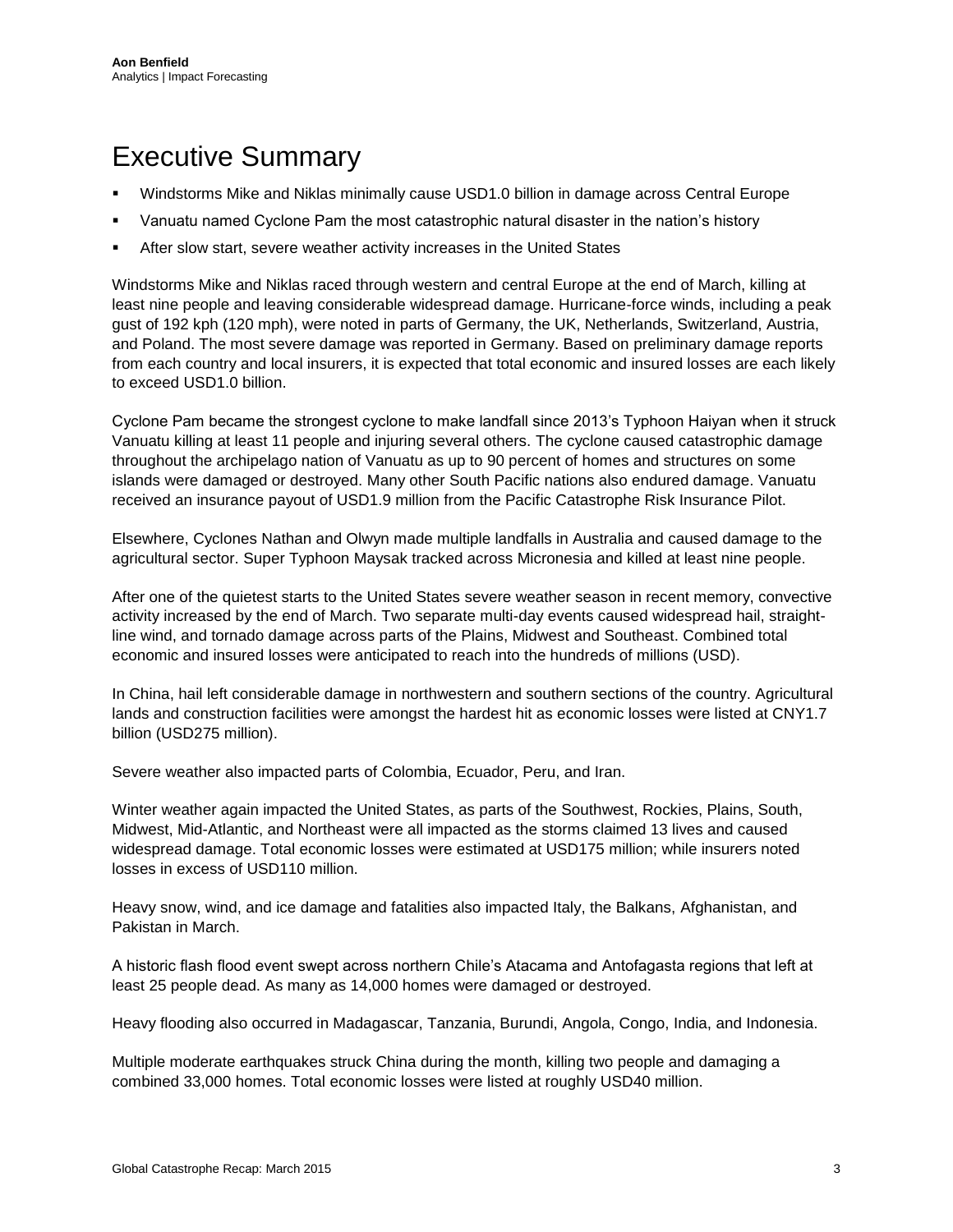### <span id="page-3-0"></span>United States

| <b>Date</b>   | Event          | Location                   | <b>Deaths</b> | Structures/<br><b>Claims</b> | Economic<br>Loss (USD) |
|---------------|----------------|----------------------------|---------------|------------------------------|------------------------|
| $3/1 - 3/6$   | Winter Weather | Central & Eastern U.S.     | 13            | $10.000+$                    | $175+$ million         |
| $3/25 - 3/26$ | Severe Weather | Plains, Midwest, Southeast |               | $35.000+$                    | $450+$ million         |
| $3/31 - 4/1$  | Severe Weather | Plains, Midwest, Southeast |               | $20.000+$                    | $175+$ million         |

Large portions of the central and eastern United States were subject to two periods of winter weather during the first week of March. The first, relatively short-lived event impacted the Midwest, Mid-Atlantic, and Northeast; while a broader and stronger second event impacted the Southwest, Rockies, Plains, South, Midwest, Mid-Atlantic, and Northeast. The storms claimed at least 13 lives as they brought significant snow, sleet, freezing rain, and heavy rain to numerous states. Damage to homes, businesses and vehicles was widespread in many states in addition to business interruption. Total economic losses were estimated at USD175 million; while insurers noted losses in excess of USD110 million.

The first major severe weather outbreak of the year struck central portions of the U.S. from March 25 through 26. At least one person was killed and dozens more were injured as multiple tornadoes touched down in Arkansas and Oklahoma. Significant damage from straight-line winds and large hail was also noted in parts of Kansas and Missouri. Moore and Sand Springs, Oklahoma, both endured direct hits from tornadoes that severely damaged 1,100 residential properties and numerous vehicles. Total economic losses were estimated at USD450 million; while insurers noted losses in excess of USD300 million.

An active weather pattern brought multiple days of severe weather across the Plains, Southeast and Midwest from March 31 to April 1. Large hail, damaging straight-line winds, and isolated tornadoes were all reported as damage was most concentrated in parts of Oklahoma, Texas, Missouri, Arkansas, Mississippi, Alabama, and Georgia. Up to baseball-sized hail pelted residential and commercial properties in addition to vehicles; while winds gusting beyond 70 mph (110 kph) downed trees. Total economic losses were estimated at USD175 million; while insurers noted losses in excess of USD125 million.

### <span id="page-3-1"></span>Remainder of North America (Non-U.S.)

| <b>Date</b>   | Event          | ∟ocation | <b>Deaths</b> | Structures/<br><b>Claims</b> | Economic<br>Loss (USD) |
|---------------|----------------|----------|---------------|------------------------------|------------------------|
| $3/26 - 3/28$ | Severe Weather | Mexico   | 14            | $.000 +$                     | Millions               |

Periods of severe weather impacted the Mexican states of Veracruz and Oaxaca from March 26-28, killing at least 14 people. Strong thunderstorms brought heavy rain, gusty winds, and hail as rivers overflowed their banks and triggered landslides. The majority of the fatalities were due to floods. In Veracruz, officials noted that 414 homes sustained damage and telecommunications were cut off to nine communities. In addition, two bridges were destroyed in Yanga and Platón Sánchez municipalities.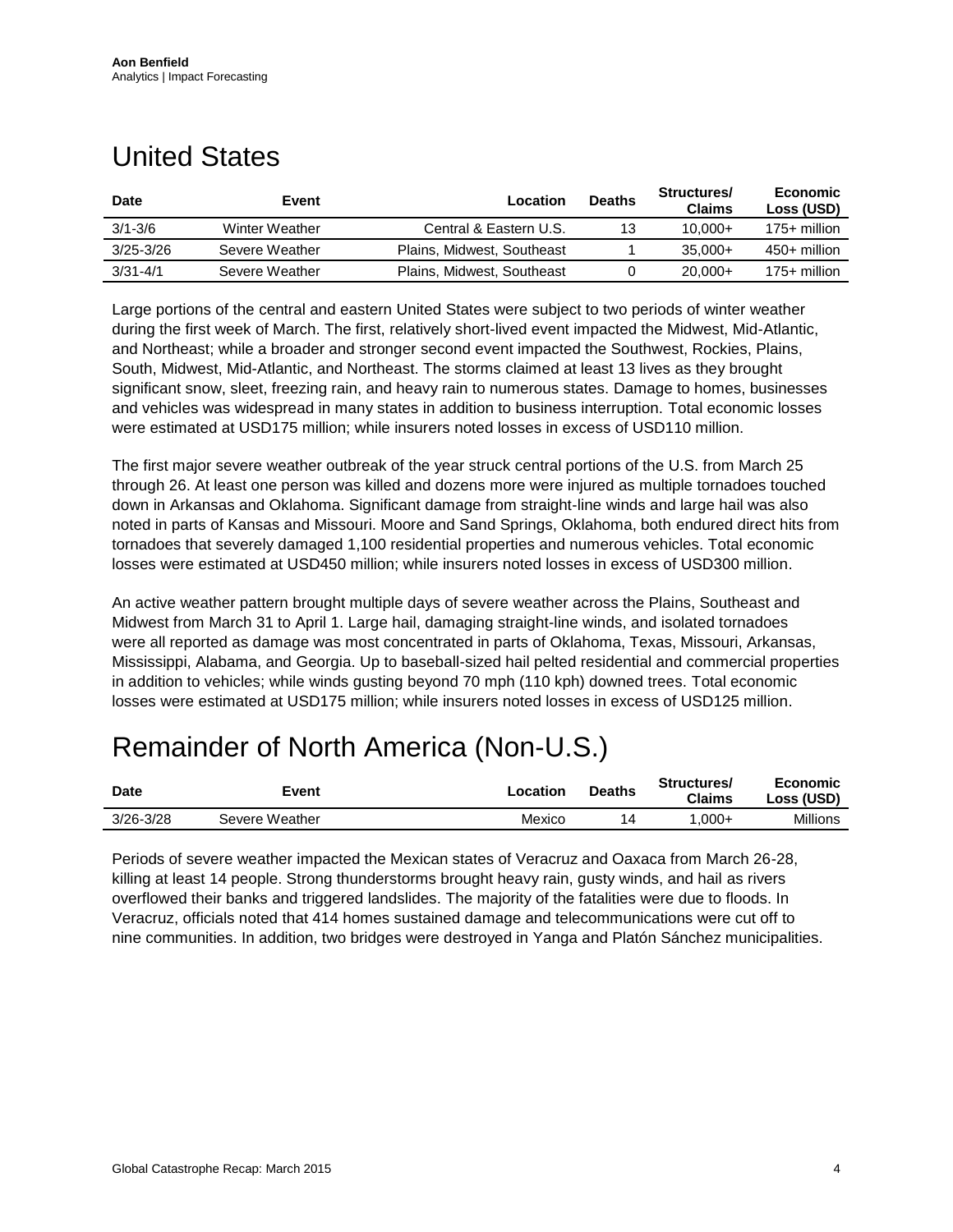## <span id="page-4-0"></span>South America

| <b>Date</b>  | Event          | Location                                  | <b>Deaths</b> | Structures/<br><b>Claims</b> | Economic<br>Loss (USD) |
|--------------|----------------|-------------------------------------------|---------------|------------------------------|------------------------|
| $3/1 - 3/6$  | Flooding       | Argentina, Bolivia, Brazil, Ecuador, Peru | 47            | $30.000+$                    | Millions+              |
| $3/20 - 4/5$ | Severe Weather | Colombia, Ecuador, Peru                   | 23            | $802+$                       | Unknown                |
| $3/25 - 4/8$ | Flooding       | Chile                                     | 25            | 14.000+                      | $1.5+$ billion         |

Parts of Argentina, Bolivia, Brazil, Ecuador, and Peru were flooded during the first week of March as several major rivers burst their banks. A combined 47 fatalities were reported. In Bolivia and Brazil, the Acre River overflowed and flooded roughly 25,000 homes. Ecuador and Peru were also impacted, with 200 and 2,030 homes damaged, respectively, by floodwaters. More than 5,400 residents were evacuated in Argentina while, throughout the affected countries, severe damage has been noted to infrastructure and the agricultural sector.

Severe thunderstorms brought gusty winds, torrential rain, and significant accumulations of hail to parts of Colombia, Ecuador, and Peru from March 20 through 25. The heavy rain triggered flash floods and landslides, particularly in Ecuador and Peru. At least 23 people died and dozens more were injured as hundreds of thousands of residents were impacted by the storms. More than 800 homes sustained damage or were destroyed throughout the affected countries.

Torrential rainfall fell across Chile's northern regions of Atacama and Antofagasta on from the end of March into early April, triggering flash floods and landslides. At least 25 people were killed and 125 others were listed as missing. Local authorities estimate that 14,000 homes sustained damage. The rains prompted state of emergency declarations as years' worth of rain fell in some locations. The Chilean government cited economic losses at CLP965 billion (USD1.5 billion).

### <span id="page-4-1"></span>Europe

| <b>Date</b>  | Event            | Location                 | <b>Deaths</b> | Structures/<br>Claims | Economic<br>Loss (USD) |
|--------------|------------------|--------------------------|---------------|-----------------------|------------------------|
| $3/4 - 3/7$  | Winter Weather   | Italy, Balkans           |               | Thousands             | Millions+              |
| $3/29 - 4/1$ | WS Mike & Niklas | Western & Central Europe |               | 10,000+               | $1.0+$ billion         |

Portions of Italy and the Balkans were impacted by a powerful winter storm from March 4-7. Seven fatalities were reported as the storm – known locally as "Anton" – brought hurricane-force winds, heavy rain, and significant snow accumulations to Italy, Bosnia, Bulgaria, Croatia, Montenegro, Romania, and Serbia. Transportation was severely disrupted and power outages were widely noted.

Windstorms Mike and Niklas quickly raced through western and central Europe during a 72-hour stretch from March 29-April 1, killing at least nine people and leaving considerable widespread damage. Hurricane-force winds, including a peak gust of 192 kph (120 mph), were noted in parts of Germany, the UK, Netherlands, Switzerland, Austria, and Poland. The most severe damage was reported in Germany, where trees were downed, vehicles were toppled, and some structures were impacted by localized flooding. Based on damage reports from each country and local insurers, it is expected that total economic and insured losses are each likely to exceed USD1.0 billion.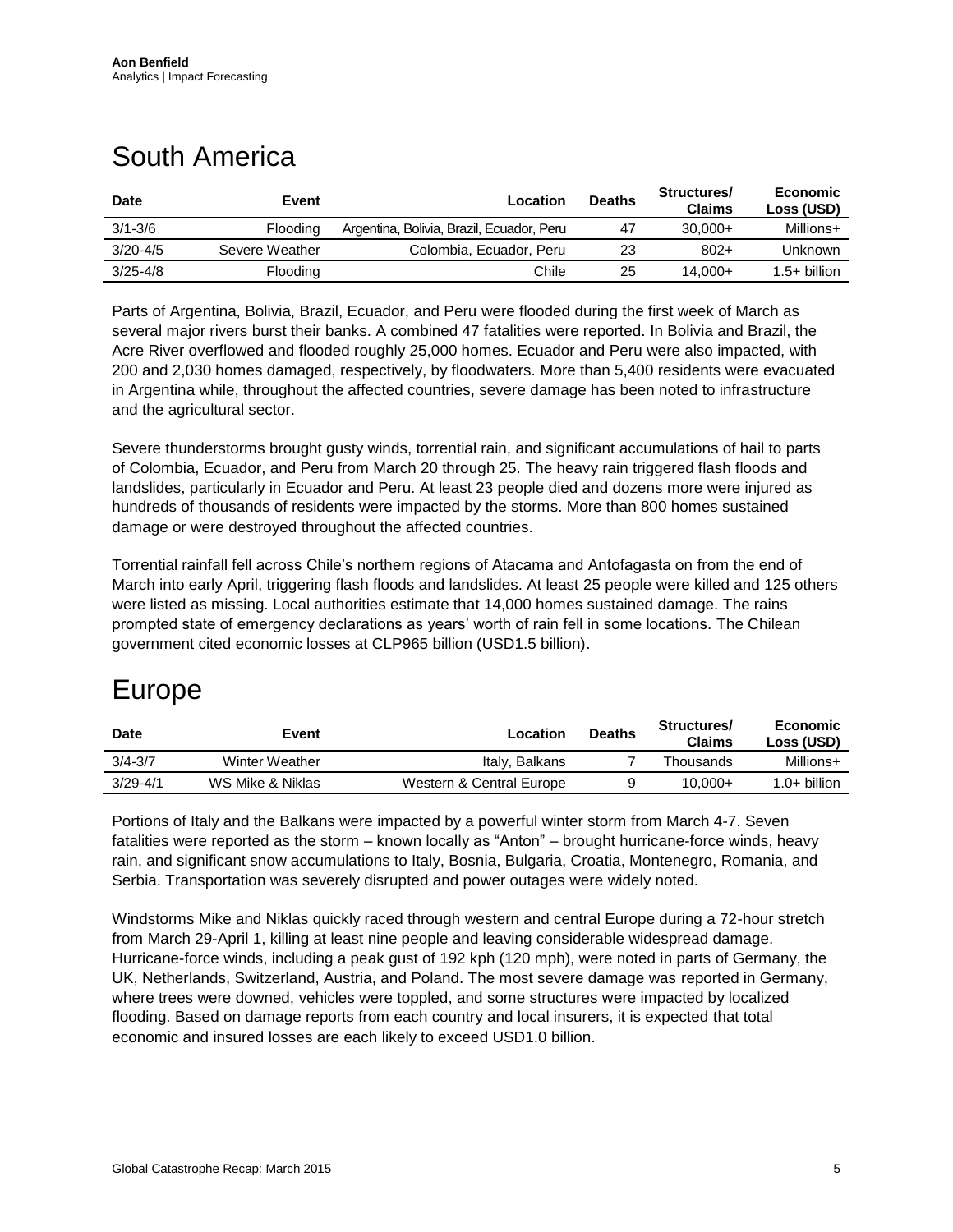# <span id="page-5-0"></span>**Africa**

| <b>Date</b>   | Event    | Location               | <b>Deaths</b> | Structures/<br><b>Claims</b> | <b>Economic</b><br>Loss (USD) |
|---------------|----------|------------------------|---------------|------------------------------|-------------------------------|
| $2/27 - 3/1$  | Flooding | Madagascar             | 24            | 642                          | Unknown                       |
| 3/4           | Flooding | Tanzania               | 47            | 634                          | Unknown                       |
| $3/9 - 3/12$  | Flooding | Angola                 | 69            | $2.500+$                     | Unknown                       |
| $3/28 - 3/29$ | Flooding | Burundi, Angola, Congo | 24            | $500+$                       | Unknown                       |

Flooding affected the Malagasy capital, Antananarivo, in late February into early March. At least 24 people were killed, 155 homes were destroyed, and a further 487 homes sustained damage in the floods and landslides that resulted from torrential rains. At the peak of the floods, almost 22,000 residents were evacuated.

Tanzania suffered floods at the beginning of the month that killed at least 47 people and caused injury to 112 others. The floods followed torrential rainfall in Shinyanga District particularly affecting Mwakata, Magung'unhwa, and Nhumbi villages. At least 634 homes were destroyed or damaged causing the displacement of 3,500 residents.

Torrential rainfall in Luanda, Angola, led to widespread floods that inundated approximately 2,500 homes and other structures on March 9. Worst affected were the municipalities of Belas, Cacuaco, and Viana. On March 12 flooding, that resulted from severe thunderstorms in Lobito City, claimed 69 lives. Significant property damage was noted as floodwaters reached depths of 3 meters (10 feet).

Consecutive days of heavy rainfall impacted parts of Burundi, Angola, and Congo on March 28-29, killing a combined 24 people. The rains led to widespread flooding and landslides across a number of villages that swept away homes and agriculture. More than 500 homes were damaged or destroyed.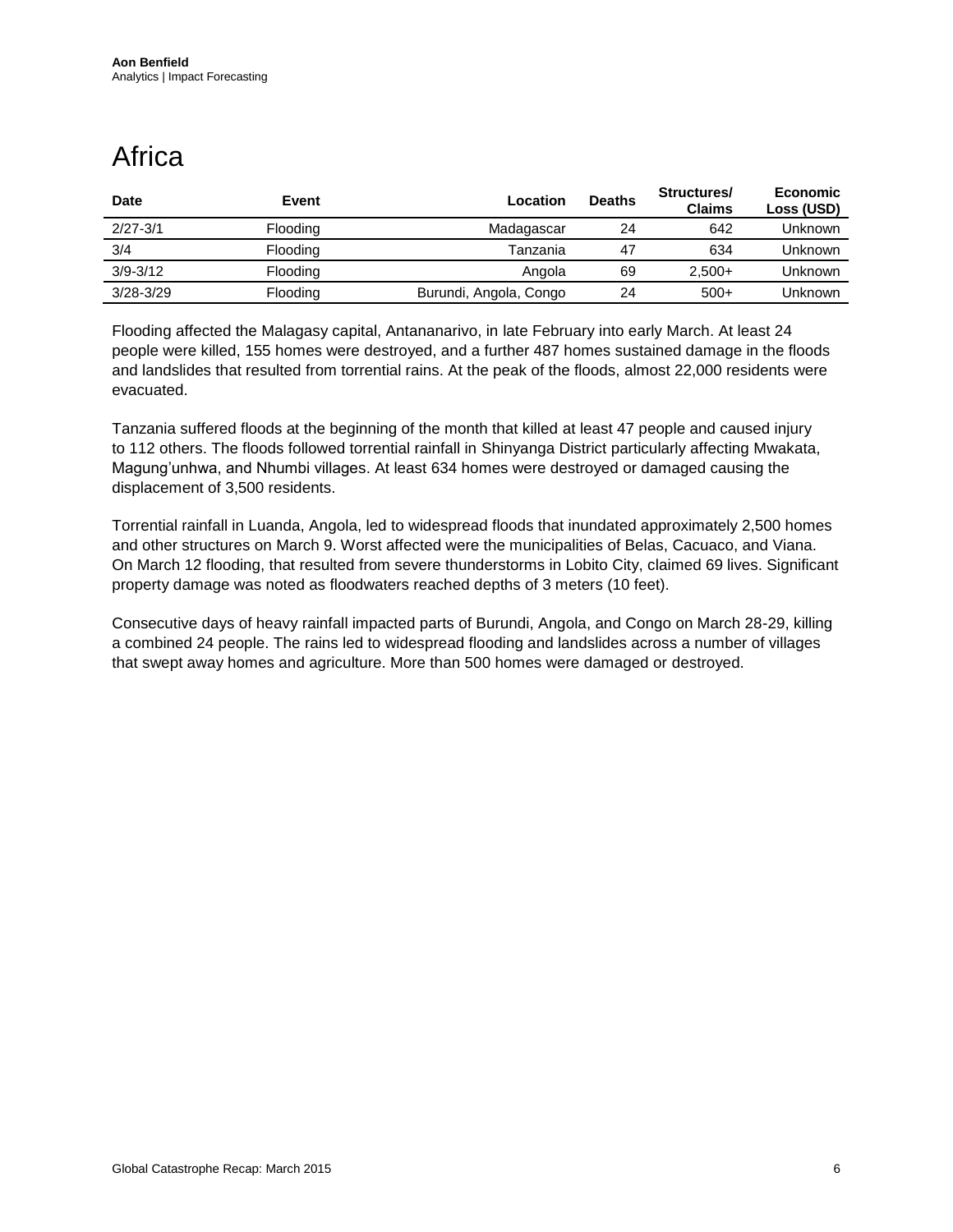### <span id="page-6-0"></span>Asia

| <b>Date</b>   | Event                 | Location                | <b>Deaths</b> | Structures/<br><b>Claims</b> | Economic<br>Loss (USD) |
|---------------|-----------------------|-------------------------|---------------|------------------------------|------------------------|
| $2/24 - 3/3$  | Flooding              | Pakistan                | 32            | Unknown                      | Unknown                |
| 3/1           | Earthquake            | China                   | 0             | $16,300+$                    | 19+ million            |
| $3/7 - 3/8$   | <b>Winter Weather</b> | Afghanistan, Pakistan   | 26            | $150+$                       | Unknown                |
| $3/11 - 3/15$ | Severe Weather        | India, Iran             | 20            | $1,140+$                     | Unknown                |
| 3/14          | Earthquake            | China                   | 2             | $11,234+$                    | Millions+              |
| 3/16          | Flooding              | Indonesia               | 0             | $1,600+$                     | Unknown                |
| $3/23 - 3/27$ | Flooding              | Saudi Arabia            | 11            | $1,000+$                     | Millions+              |
| $3/24 - 3/25$ | Severe Weather        | China                   | 0             | $1,000+$                     | 275+ million           |
| $3/25 - 4/5$  | <b>STY Maysak</b>     | Micronesia, Philippines | 9             | $2,000+$                     | Millions+              |
| 3/28          | Flooding              | Indonesia               | 12            | Unknown                      | Unknown                |
| $3/29 - 3/31$ | Winter Weather        | China                   | 0             | $1,000+$                     | 108+ million           |
| $3/29 - 3/31$ | Flooding              | India                   | 17            | Thousands                    | 38+ million            |
| 3/30          | Earthquake            | China                   | 0             | $6,260+$                     | 20+ million            |
| $3/30 - 4/4$  | Severe Weather        | China                   |               | $7,700+$                     | 65+ million            |

Widespread floods in Pakistan from the end of February through the start of March claimed 32 lives in northwestern provinces. The Federally Administered Tribal Territories, Khyber Pakhtunkhwa, and Punjab were worst affected. Severe damage was noted to numerous properties and to infrastructure.

A moderate magnitude-5.2 earthquake struck China's Yunnan province on March 1 at 06:25 PM local time (10:25 UTC). No fatalities were reported but 50 people sustained injuries and serious damage was noted to 16,000 homes. 300 homes collapsed. Economic losses reached CNY120 million (USD19.1 million).

Portions of South Asia were impacted by a period of winter weather through March 7 and 8. Afghanistan and Pakistan were worst affected as at least 26 individuals died as a result of weather-related incidents including avalanches. Local authorities in Afghanistan reported that 150 homes were destroyed.

Severe weather claimed 17 lives in India on March 15. Worst affected was the state of Rajasthan where 12 individuals died due to lightning strikes and landslides triggered by torrential rain. Severe crop damage was noted throughout the affected states of Jammu and Kashmir, Uttarakhand, and Rajasthan. In Iran, severe thunderstorms killed three individuals and were responsible for the destruction of 900 homes. A further 240 homes sustained damage. Worst affected were the southeastern provinces of Hormozgan, Kerman, and Sistan-Baluchestan.

A light magnitude-4.7 earthquake struck China's Anhui Province at 02:14 PM local time (06:14 UTC) on March 14. The quake struck 13 kilometers (8 miles) east of Taihe Chengguanzhen at a depth of 10 kilometers (6 miles) according to the United States Geological Survey. China's Ministry of Civil Affairs (MCA) reported that two individuals died and a further 13 sustained injuries as a result of the temblor. The MCA also reported that 155 homes had collapsed and a further 11,079 sustained damage.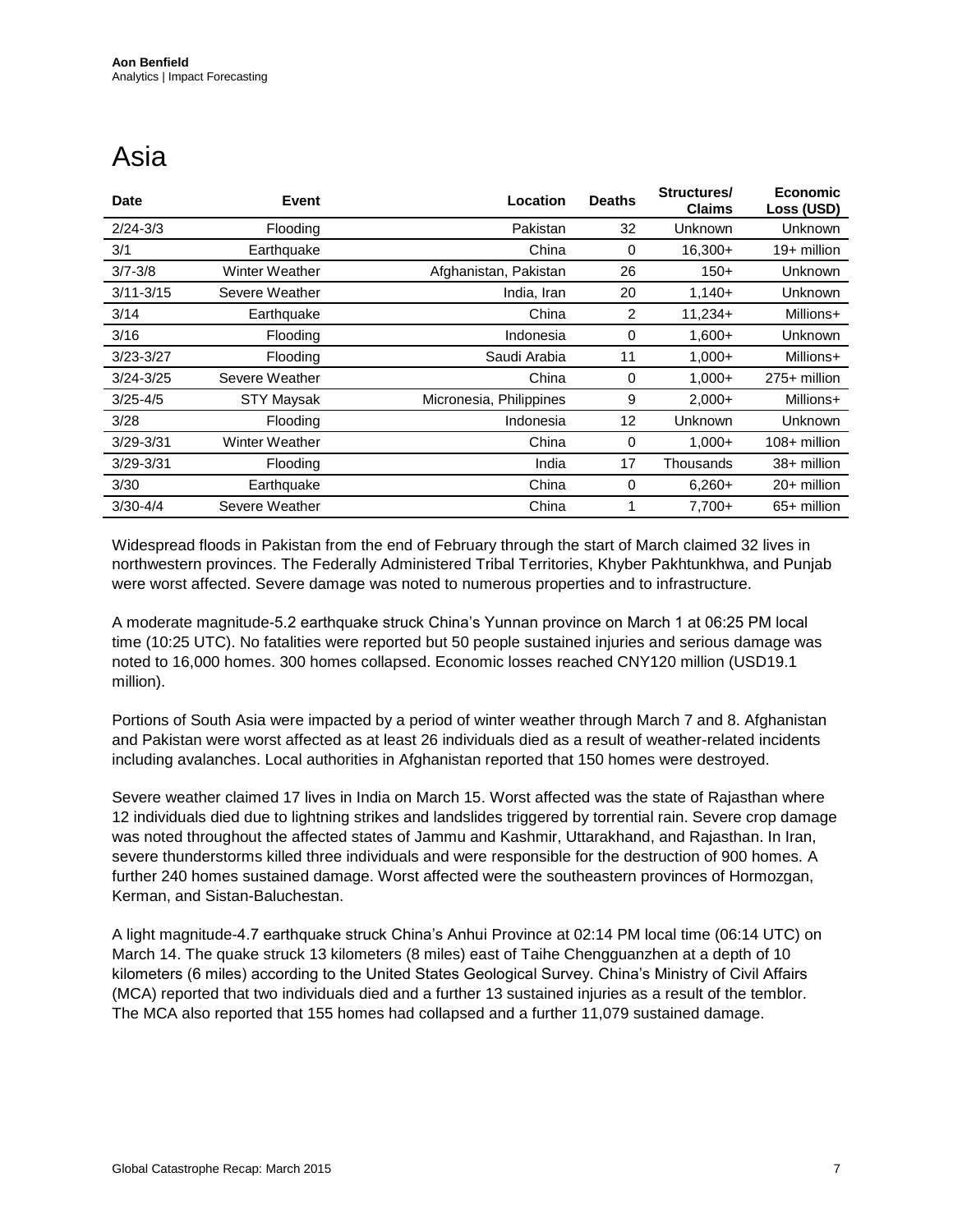Parts of Indonesia's Indramayu district in West Java province suffered widespread flooding on March 16 due to a dam failure on the Cimanuk River. According to local reports, 15,000 residents were forced to evacuate as at least 1,600 homes were damaged and 100 hectares (250 acres) of rice fields were inundated. There were no reports of any casualties.

Flooding rains left at least 11 people dead in Saudi Arabia from March 23-27. The rains were heaviest in the regions of Mecca, Asir, Najran, and Riyadh, where hundreds of homes and vehicles sustained water inundation.

An active weather pattern brought severe weather to portions of northwestern and southern China on March 24 and 25. High winds and hail caused severe damage to agricultural interests and construction facilities. Up to 1,000 homes and structures sustained damage. Economic losses were listed by China's Ministry of Civil Affairs (MCA) at CNY1.7 billion (USD275 million).

Super Typhoon Maysak impacted countries during its track in the Western Pacific Ocean from March 24 to April 5. At least nine people were killed. The storm caused major damage in multiple islands in the Federated States of Micronesia. Chuuk was particularly impacted, where as many as 90 percent of structures and vast areas of cropland were damaged. Elsewhere, a much weakened Maysak later made landfall in the Philippines though damage was less than initially feared.

A large landslide, triggered by heavy rainfall, killed at least 12 people in Indonesia's West Java region on March 28. The event occurred near Tegal Panjang village and destroyed 11 homes.

A stretch of heavy snow and sub-freezing temperatures impacted China's Tibet and Xinjiang regions from March 29-31. Up to 6,100 livestock were killed and more than 1,000 homes were damaged. Total economic losses were listed at CNY657 million (USD108 million).

Torrential rains impacted India's Jammu & Kashmir region from March 29-31, leading to flash flooding and landslides that left at least 17 people dead. The record-breaking rainfall totals prompted severe damage in many districts in the Kashmir Valley after the Jhelum River burst its banks and inundated communities. The state government allocated INR2.35 billion (USD38 million) for recovery efforts.

A magnitude-5.4 earthquake struck China's Guizhou province on March 30 at 09:48 AM local time (01:48 UTC). Data from the MCA indicated that four people were injured and that damage was sustained to 6,200 homes in Guizhou and 60 homes in Chongqing. Economic damages were listed at CNY120 million (USD20 million).

Days of severe thunderstorms impacted parts of China from March 30 to April 4, prompting widespread flooding in several eastern provinces. At least two people were killed. Data from the MCA noted that the provincial regions of Guizhou, Henan, Shanxi, Jiangxi, Chongqing, Sichuan, and Shaanxi were hardesthit, where a combined 15,000 homes were damaged. Thousands of hectares (acres) of cropland were submerged as well. Economic losses were listed at CNY1.5 billion (USD245 million).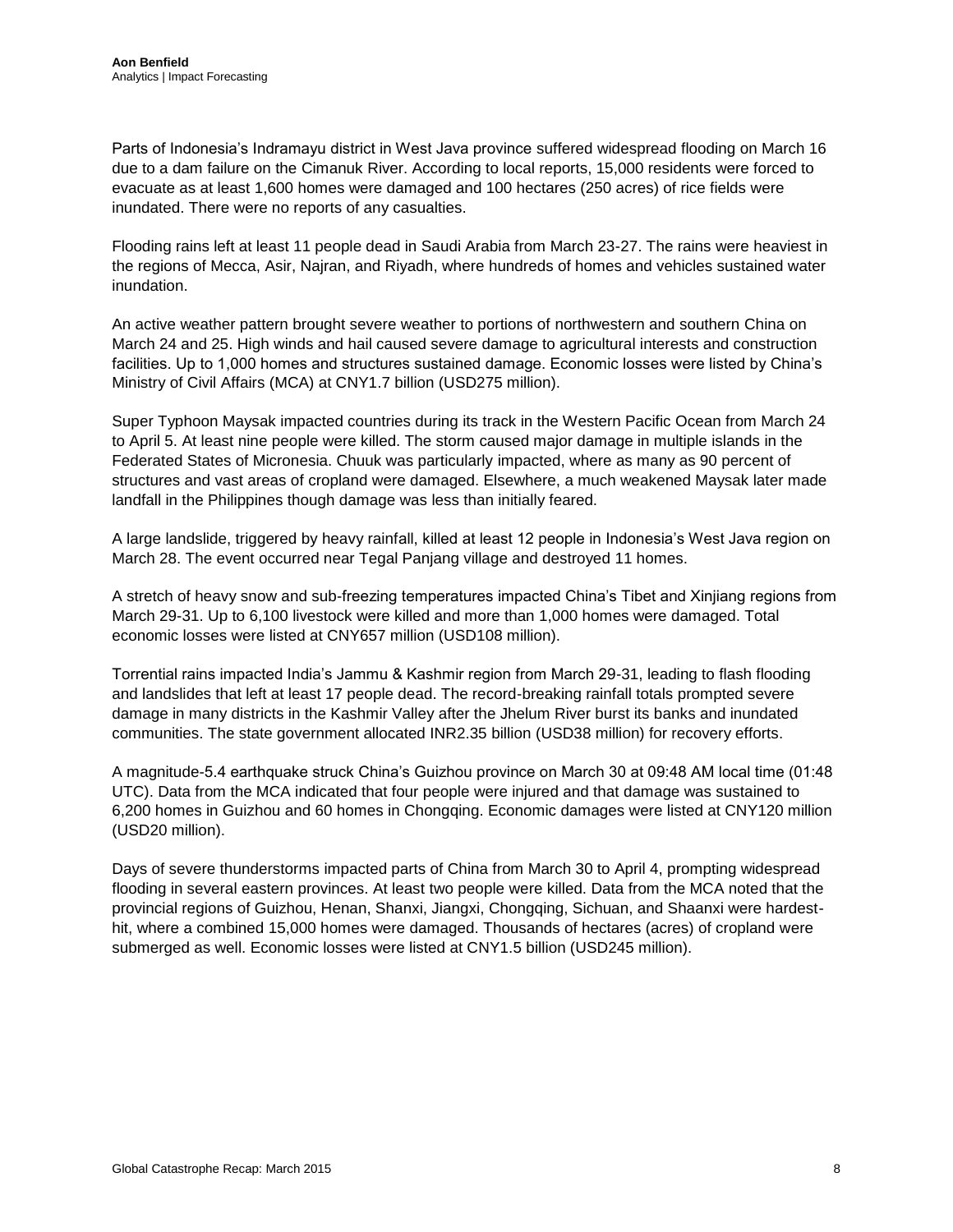| <b>Date</b>   | Event     | Location                       | <b>Deaths</b> | Structures/<br><b>Claims</b> | Economic<br>Loss (USD) |
|---------------|-----------|--------------------------------|---------------|------------------------------|------------------------|
| $3/11 - 3/15$ | CY Pam    | Vanuatu. South Pacific Islands | 16            | $30.000+$                    | 250+ million           |
| $3/13 - 3/15$ | CY Olwyn  | Australia (WA)                 |               | $500+$                       | 76+ million            |
| $3/20 - 3/24$ | CY Nathan | Australia (QLD, NT)            |               | <b>Hundreds</b>              | Millions               |

### <span id="page-8-0"></span>Oceania (Australia, New Zealand, South Pacific Islands)

Cyclone Pam struck Vanuatu on March 13 with maximum 1-minute sustained winds of 270 kph (165 mph) and gusts to 325 kph (200 mph). At least 16 people died in the tiny South Pacific Island nation and several others were injured. Damage throughout the archipelago was described as "severe and widespread". A minimum of 30,000 homes sustained severe damage while trees, crops, power lines, infrastructure, vehicles, and livestock also endured substantial losses. Other islands in the South Pacific (such as Fiji, Kiribati, New Zealand, the Solomon Islands, and Tuvalu) also endured damage and disruption. Flooding; damage to coastal infrastructure and crops; and disruption to telecommunications and power supplies were widely reported throughout the affected nations. Total economic losses were listed at up to USD250 million.

Cyclone Olwyn made landfall in Western Australia on March 13 before tracking along the coastline and later dissipating. The storm brought torrential rainfall and winds gusting to near 160 kph (100 mph) to multiple communities, with the town of Carnarvon sustaining the worst damage. Hundreds of homes were damaged or destroyed, and the banana crop was heavily impacted. Total economic losses were minimally listed at AUD100 million (USD76 million).

Cyclone Nathan made multiple landfalls in Queensland and Northern Territory, Australia, from March 20 through 24 before it finally dissipated on March 25. In Queensland, damages were sustained to the agricultural sector as strong winds flattened cane and fruit crops. Hundreds of power outages were reported as the storm passed over the Cape York Peninsula. Damage to properties due to high winds and flash floods that ensued from torrential rainfall was noted in numerous communities in Northern Territory. Downed trees and power lines and damage to coastal structures were also widely reported. No casualties were reported as a result of the storm.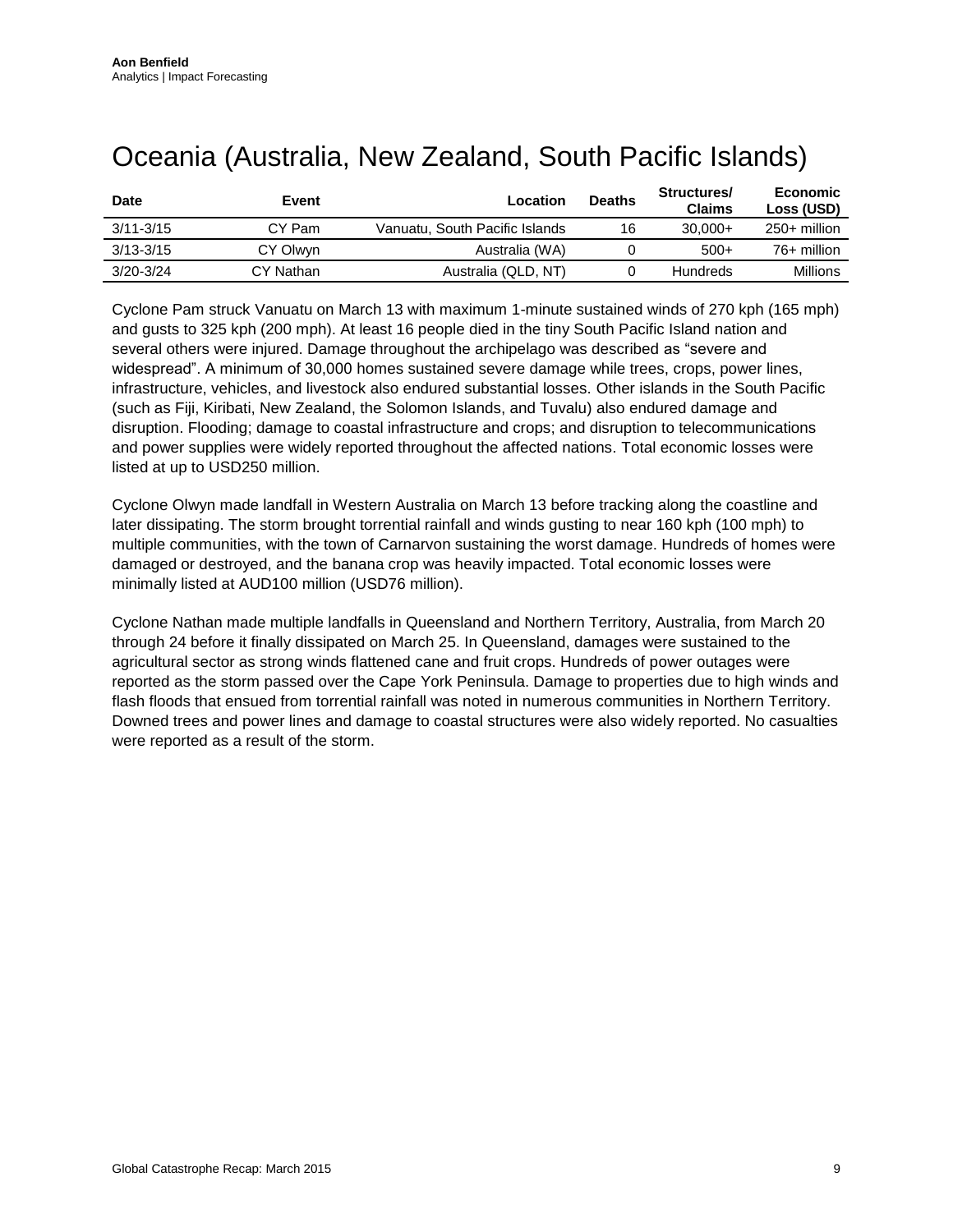# <span id="page-9-0"></span>Appendix

### Updated 2015 Data: January-February

#### United States

| Date          | Event                 | Location                          | <b>Deaths</b> | Structures/<br><b>Claims</b> | Economic<br>Loss (USD) |
|---------------|-----------------------|-----------------------------------|---------------|------------------------------|------------------------|
| $1/6 - 1/11$  | <b>Winter Weather</b> | Midwest, Northeast, Mid-Atlantic  | 15            | Hundreds+                    | $100+$ million         |
| $1/26 - 1/28$ | <b>Winter Weather</b> | Northeast, Mid-Atlantic           | 2             | $5.000+$                     | $500+$ million         |
| $1/31 - 2/4$  | <b>Winter Weather</b> | Midwest, Northeast, Southwest     | 22            | $10.000+$                    | $150+$ million         |
| $2/6 - 2/8$   | <b>Flooding</b>       | Northwest, Southwest              |               | <b>Hundreds</b>              | Millions+              |
| $2/7 - 2/11$  | <b>Winter Weather</b> | Northeast                         | 2             | $25.000+$                    | $400+$ million         |
| $2/13 - 2/15$ | <b>Winter Weather</b> | Midwest, Northeast, Mid-Atlantic  | 30            | $35.000+$                    | $500+$ million         |
| $2/16 - 2/17$ | Winter Weather        | Southeast                         | 10            | $10,000+$                    | $100+$ million         |
| $2/16 - 2/22$ | <b>Winter Weather</b> | Plains, Ohio Valley, Mid-Atlantic | 8             | 150.000+                     | $1.9+$ billion         |
| $2/25 - 2/26$ | <b>Winter Weather</b> | Southeast, Mid-Atlantic           |               | Thousands                    | Millions+              |
|               |                       |                                   |               |                              |                        |

### Remainder of North America (Non-U.S.)

| Date          | Event    | _ocatior           | <b>Deaths</b> | Structures/<br><b>Claims</b> | Economic<br>Loss (USD) |
|---------------|----------|--------------------|---------------|------------------------------|------------------------|
| $2/20 - 2/21$ | Flooding | Dominican Republic |               | $4.190+$                     | Jnknown                |

#### South America

| <b>Date</b>   | Event    | Location      | <b>Deaths</b> | <b>Structures/</b><br><b>Claims</b> | <b>Economic</b><br>Loss (USD) |
|---------------|----------|---------------|---------------|-------------------------------------|-------------------------------|
| $12/1 - 1/31$ | Drought  | Brazil        |               | Unknown                             | <b>Unknown</b>                |
| $1/15 - 1/31$ | Flooding | Bolivia, Peru | 16            | $10.780+$                           | Unknown                       |
| 2/15          | Flooding | Argentina     |               | 1.500                               | 17.2 million                  |

#### Europe

| <b>Date</b>  | Event          | Location                                | <b>Deaths</b> | Structures/<br><b>Claims</b> | <b>Economic</b><br>Loss (USD) |
|--------------|----------------|-----------------------------------------|---------------|------------------------------|-------------------------------|
| $1/9 - 1/16$ | EU Windstorms  | Northern/Central/Western Europe         |               | Thousands                    | $650+$ million                |
| $1/29 - 2/1$ | Winter Weather | Western/Northern Europe                 | 12            | <b>Hundreds</b>              | Millions+                     |
| $1/30 - 2/2$ | Flooding       | Balkans, Turkey                         | 13            | $2.170+$                     | $13+$ million                 |
| $2/3 - 2/8$  | Winter Weather | Spain, France, Italy, Slovenia, Croatia |               | Thousands                    | Millions+                     |

#### Africa

| <b>Date</b>   | Event           | Location                     | <b>Deaths</b> | Structures/<br><b>Claims</b> | Economic<br>Loss (USD) |
|---------------|-----------------|------------------------------|---------------|------------------------------|------------------------|
| $12/1 - 1/31$ | <b>Flooding</b> | Malawi, Mozambique, Zimbabwe | 307           | $31.000+$                    | $450+$ million         |
| $1/2 - 1/4$   | Severe Weather  | Malawi, Zimbabwe             | 15            | <b>Hundreds</b>              | Unknown                |
| $1/16 - 1/18$ | TS Chedza       | Madagascar                   | 89            | $5.000+$                     | 36 million             |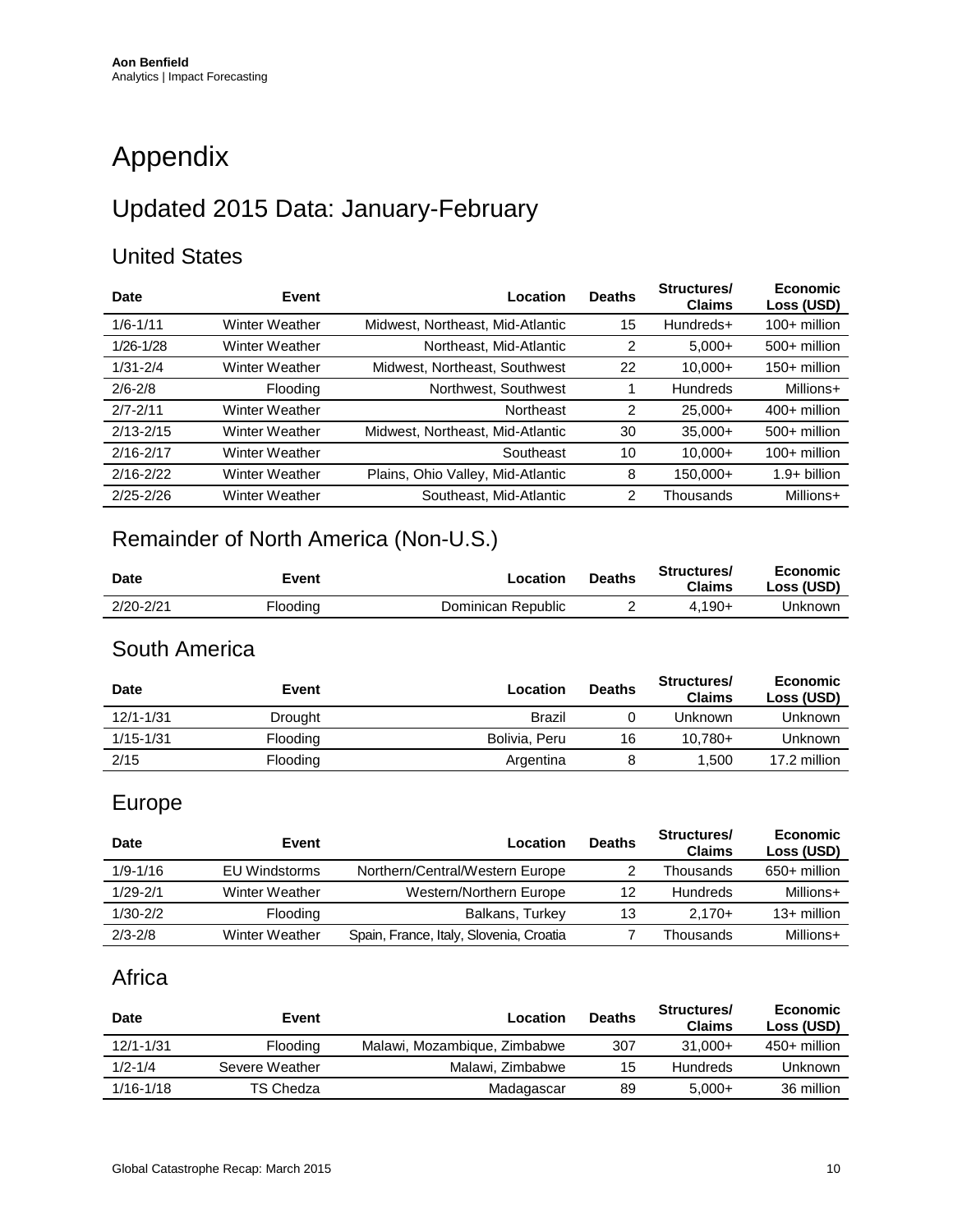| <b>Date</b>   | Event    | Location   | <b>Deaths</b> | Structures/<br><b>Claims</b> | Economic<br>Loss (USD) |
|---------------|----------|------------|---------------|------------------------------|------------------------|
| $2/7 - 2/8$   | TS Fundi | Madagascar |               | 8.091                        | 10+ million            |
| $2/13 - 2/14$ | Flooding | Angola     |               | $2.862+$                     | Unknown                |

Asia

| <b>Date</b>   | Event                 | Location                              | <b>Deaths</b> | Structures/<br><b>Claims</b> | Economic<br>Loss (USD) |
|---------------|-----------------------|---------------------------------------|---------------|------------------------------|------------------------|
| $1/1 - 1/23$  | Flooding              | Indonesia                             | 8             | $13,050+$                    | 6+ million             |
| $1/6 - 1/10$  | <b>Winter Weather</b> | Egypt, Israel, Jordan, Lebanon, Syria | 9             | Unknown                      | 100+ million           |
| $1/9 - 1/12$  | <b>Winter Weather</b> | China                                 |               | $5,300+$                     | 226+ million           |
| $1/10 - 1/14$ | Earthquakes           | China                                 | 0             | $17,500+$                    | 16+ million            |
| $1/14 - 1/20$ | Flooding              | Malaysia                              |               | Thousands                    | Unknown                |
| $1/17 - 1/18$ | TY Mekkhala           | Philippines                           | 2             | $538+$                       | $1.0+$ million         |
| 1/19          | Severe Weather        | Oman                                  | 0             | $5,000+$                     | $221 +$ million        |
| $1/23 - 1/25$ | Flooding              | Indonesia                             |               | $2,750+$                     | Unknown                |
| $1/28 - 1/31$ | Winter Weather        | China                                 | 0             | $1,000+$                     | 28+ million            |
| 1/31          | Severe Weather        | China                                 | 0             | Unknown                      | 80+ million            |
| $1/31 - 2/2$  | Flooding              | Indonesia                             | 2             | $5.050+$                     | Unknown                |
| $2/8 - 2/13$  | Flooding              | Indonesia                             | 6             | Thousands                    | 235+ million           |
| $2/15 - 2/28$ | <b>Winter Weather</b> | Afghanistan, India                    | 230           | 6,013                        | Unknown                |
| 2/22          | Earthquake            | China                                 | 0             | $3,000+$                     | 15+ million            |

#### Oceania (Australia, New Zealand, South Pacific Islands)

| <b>Date</b> | Event            | Location  | <b>Deaths</b> | Structures/<br><b>Claims</b> | Economic<br>Loss (USD) |
|-------------|------------------|-----------|---------------|------------------------------|------------------------|
| $1/2 - 1/8$ | <b>Wildfires</b> | Australia |               | $936+$                       | 50+ million            |
| 2/20        | Cyclone Lam      | Australia |               | <b>Hundreds</b>              | 78+ million            |
| 2/20        | Cyclone Marcia   | Australia |               | $29.565+$                    | 590+ million           |

#### Additional Report Details

TD = Tropical Depression, TS = Tropical Storm, HU = Hurricane, TY = Typhoon, STY = Super Typhoon, CY = Cyclone

Fatality estimates as reported by public news media sources and official government agencies.

Structures defined as any building – including barns, outbuildings, mobile homes, single or multiple family dwellings, and commercial facilities – that is damaged or destroyed by winds, earthquakes, hail, flood, tornadoes, hurricanes or any other naturaloccurring phenomenon. Claims defined as the number of claims (which could be a combination of homeowners, commercial, auto and others) reported by various insurance companies through press releases or various public media outlets.

Damage estimates are obtained from various public media sources, including news websites, publications from insurance companies, financial institution press releases and official government agencies. Damage estimates are obtained from various public media sources, including news websites, publications from insurance companies, financial institution press releases and official government agencies. Economic loss totals include any available insured loss estimates, which can be found in the corresponding event text.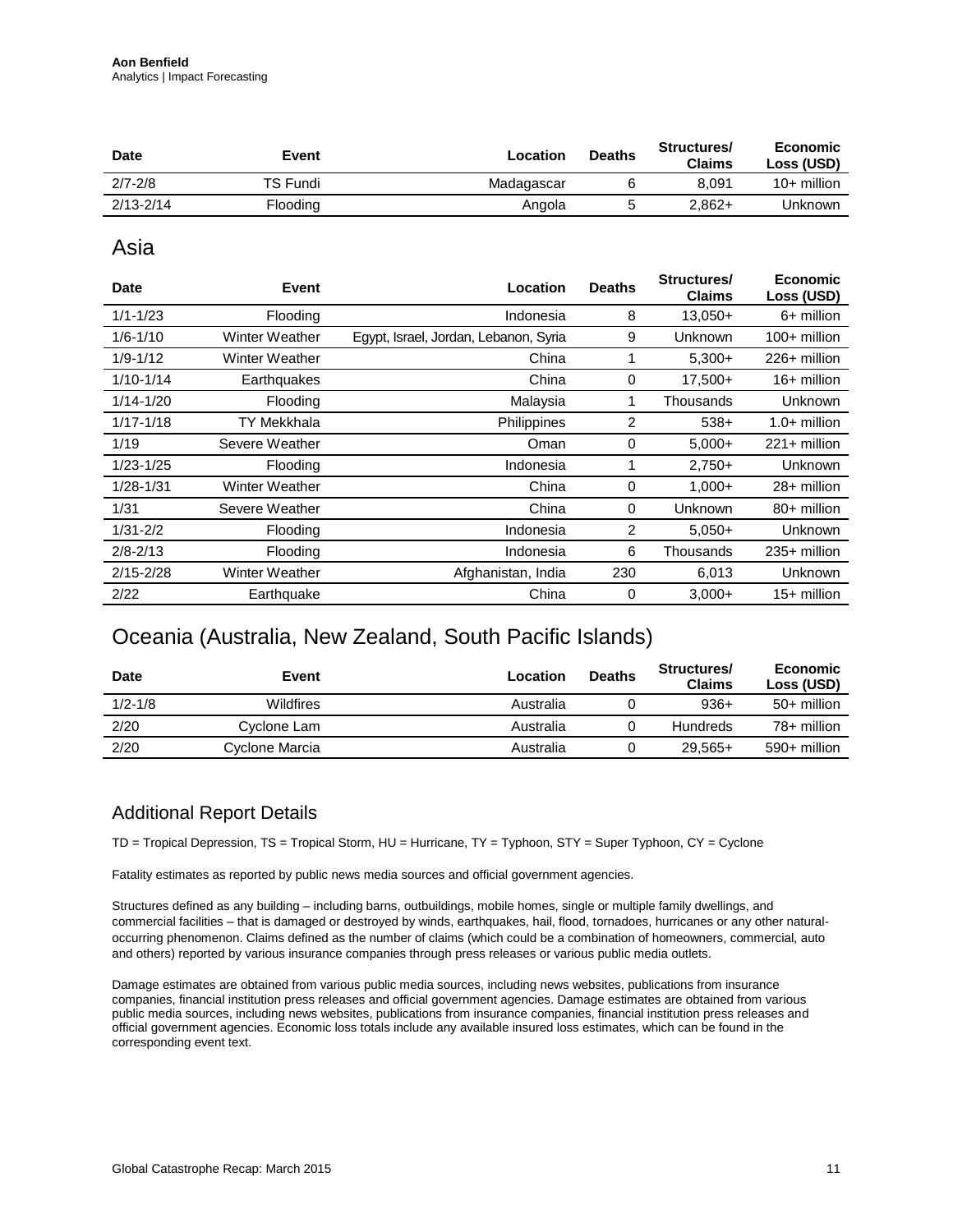### <span id="page-11-0"></span>Contact Information

#### **Adam Podlaha**

Head of Impact Forecasting Aon Benfield Analytics Impact Forecasting +44 (0) 20 7522 3820 [adam.podlaha@aonbenfield.com](mailto:adam.podlaha@aonbenfield.com)

#### **Steve Bowen**

Associate Director (Meteorologist) Aon Benfield Analytics Impact Forecasting +1.312.381.5883 [steven.bowen@aonbenfield.com](mailto:steven.bowen@aonbenfield.com)

#### **Claire Kennedy**

Senior Analyst (Meteorologist) Aon Benfield Analytics Impact Forecasting +65 6645 0110 [claire.kennedy@aonbenfield.com](mailto:claire.kennedy@aonbenfield.com)